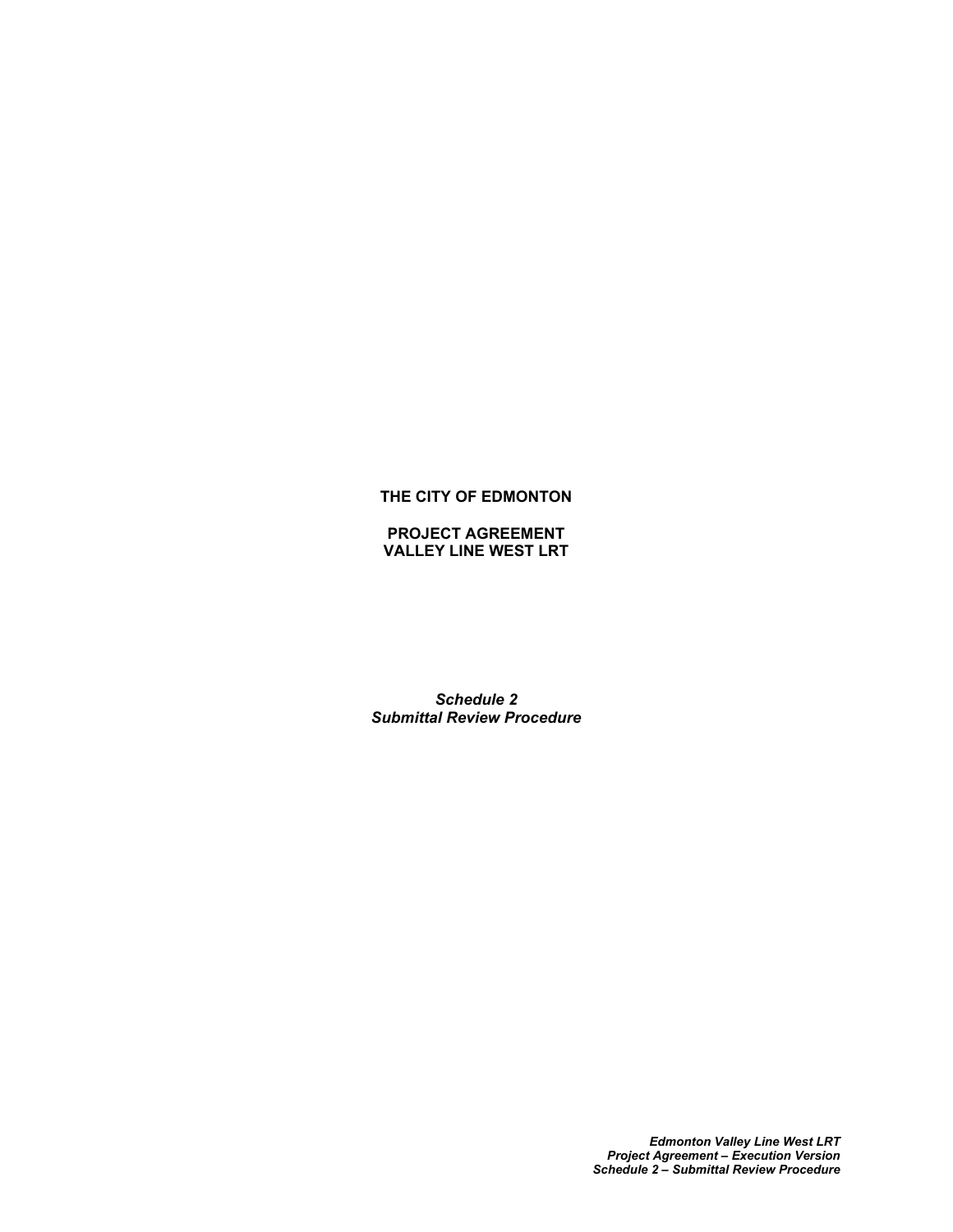| 1.           |      |                                                                 |   |
|--------------|------|-----------------------------------------------------------------|---|
|              | 1.1  |                                                                 |   |
|              | 1.2  |                                                                 |   |
|              | 1.3  |                                                                 |   |
| 2.           |      |                                                                 |   |
|              | 2.1  |                                                                 |   |
|              | 2.2  |                                                                 |   |
| 3.           |      |                                                                 |   |
|              | 3.1  |                                                                 |   |
|              | 3.2  |                                                                 |   |
|              | 3.3  |                                                                 |   |
| $\mathbf{4}$ |      |                                                                 |   |
|              | 4.1  |                                                                 |   |
|              | 4.2  |                                                                 |   |
|              | 4.3  |                                                                 |   |
|              | 4.4  |                                                                 |   |
|              | 4.5  |                                                                 |   |
|              | 4.6  |                                                                 |   |
|              | 4.7  |                                                                 |   |
|              | 4.8  |                                                                 |   |
|              | 4.9  |                                                                 |   |
|              | 4.10 | Submittal Reviews - Record Of Comments and Observations (ROCO)7 |   |
|              | 4.11 |                                                                 |   |
| 5.           |      |                                                                 |   |
|              | 5.1  |                                                                 |   |
|              | 52   | Submittal Meetings and Explanations                             | 9 |
| 6.           |      |                                                                 |   |
|              | 6.1  |                                                                 |   |
| 7.           |      |                                                                 |   |
| 8.           |      |                                                                 |   |
| 9.           |      |                                                                 |   |
| 10.          |      |                                                                 |   |

# **TABLE OF CONTENTS**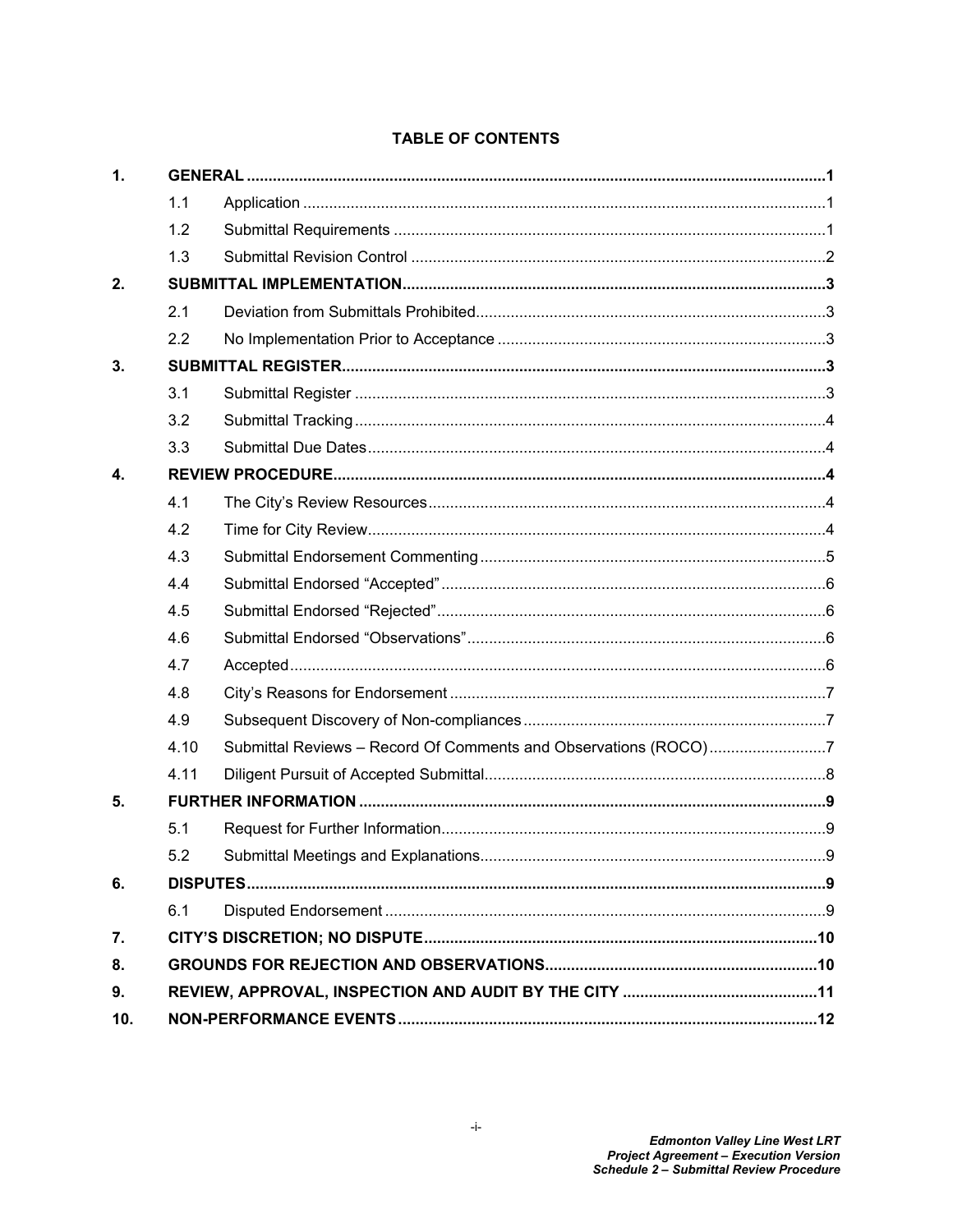#### **SCHEDULE 2**

#### **SUBMITTAL REVIEW PROCEDURE**

# <span id="page-2-0"></span>**1. GENERAL**

#### <span id="page-2-1"></span>**1.1 Application**

Any:

- (a) document, information or data (including any plan, record, report, appendix, specification, schedule, procedure, protocol, Final Design, Design Data or Certificate); and
- (b) proposed course of action on the part of Project Co or any Project Co Person,

which, under the terms of:

- (c) this Agreement, is required to be submitted to the City; or
- (d) any other Project Document, is specifically required to be submitted to the City for its review or comment,

either individually or as a package, and any revision or amendment to any of the foregoing (each a "**Submittal**"), shall, unless otherwise specified, be submitted to the City for review in accordance with this Schedule.

#### <span id="page-2-2"></span>**1.2 Submittal Requirements**

Each Submittal shall:

- (a) include one electronic copy, in a form acceptable to the City and, at the request of the City, a native copy of the file;
- (b) be prepared and submitted in English;
- (c) not be combined with any other Submittal;
- (d) be submitted in writing and be clearly identified as a Submittal; and
- (e) be submitted with a cover sheet, in a form acceptable to the City, acting reasonably, which shall include:
	- (i) a unique Submittal tracking number;
	- (ii) the date on which the Submittal was prepared and the date on which the Submittal was submitted to the City;
	- (iii) a list of all documents and any other information and data included with, or required for interpretation of, the Submittal, including details of all attachments and any other documents, information and data incorporated by reference;
	- (iv) a description of the purpose of the Submittal, including reference to the relevant provision(s) of this Agreement or other Project Document pursuant to which it is being submitted;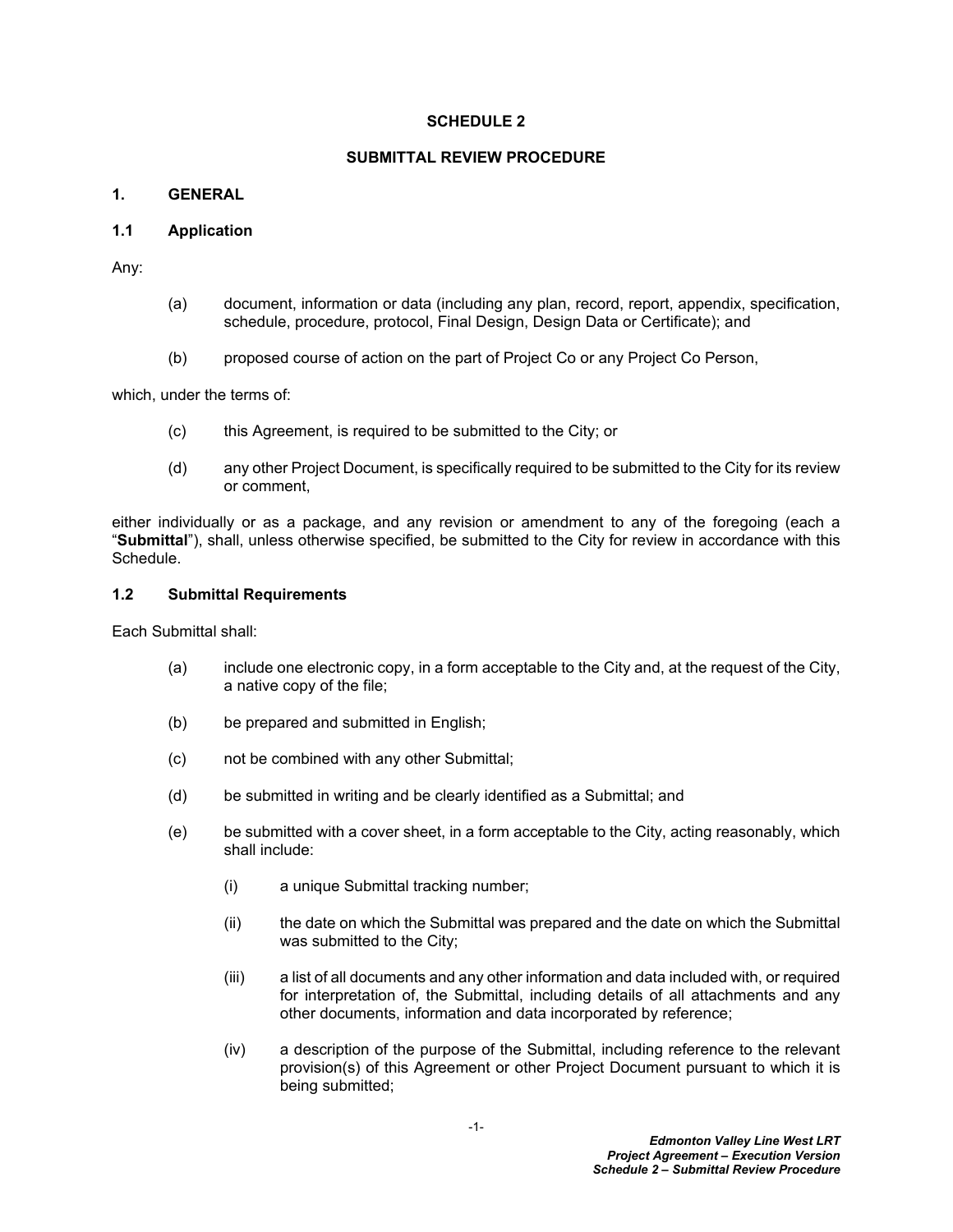- (v) identification of the applicable Work Package and a description of the component(s) of the design being submitted for review, if applicable;
- (vi) the name of the person or entity that prepared the Submittal; and
- (vii) a detailed Submittal history in the case of resubmission, including:
	- (A) submission date(s) and endorsement(s) in respect of each prior version of the Submittal;
	- (B) revision number;
	- (C) the name of the person who prepared the Submittal cover sheet and the person(s) or entity(ies) that prepared the documents, information and data included in the Submittal and each revision thereto; and
	- (D) details of any previous Submittal(s) superseded by the current Submittal as well as a summary of the changes made in the current Submittal versus the previous superseded version of the Submittal.

Each Submittal or the applicable documents, data and other information, as applicable, shall also be signed or sealed by persons with appropriate professional designations where required to be so signed or sealed by this Agreement, any other Project Document, Applicable Law or Good Industry Practice.

#### <span id="page-3-0"></span>**1.3 Submittal Revision Control**

Project Co shall:

- (a) ensure that each Submittal cover sheet includes the applicable Submittal tracking number and that such tracking number is maintained through any revisions to the Submittal;
- (b) ensure that all documents, information and data included as part of a Submittal:
	- (i) includes a unique reference number and that such unique reference number is maintained through any revisions to such document, information or data; and
	- (ii) is categorized and identified in accordance with the document classification and naming framework described in Section [3.2](#page-5-0) *[Submittal Tracking]* of this Schedule;
- (c) establish a means of identifying and tracking the resolution of each comment and observation provided by the City on previously submitted versions of a Submittal and any document, information or data included as part of a Submittal;
- (d) ensure that all revised versions of a Submittal or document, information or data comprising a Submittal are identified by a sequential revision number;
- (e) ensure that all correspondence related to a Submittal references the applicable Submittal's tracking number, unique reference number and revision number;
- (f) ensure that all revised Submittals clearly show all revisions from the previous version of the Submittal. Bound documents, including reports and manuals, shall contain a preface that clearly states how revisions are marked and the previous revision number against which the revisions have been marked;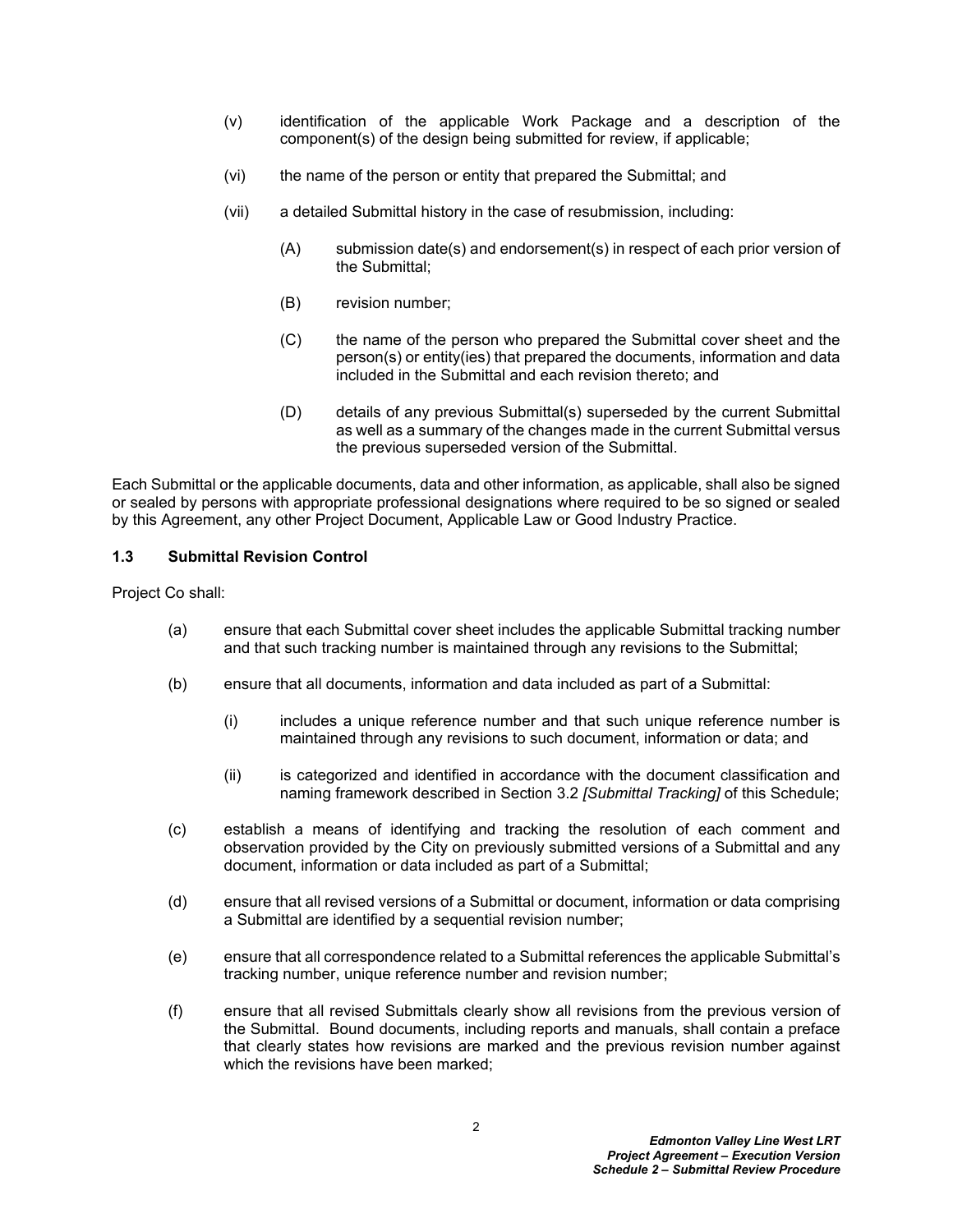- (g) ensure that a consistent format for mark-ups of Submittals and of all documents, information and data included therein is used (e.g. deletions struck out and additions underscored);
- (h) ensure that revised portions of Design Drawings are clearly marked (with appropriate means to visually distinguish between the parts of the drawing that are revised and the parts that are not revised) and include the revision number and a description of the revision(s) on each drawing; and
- (i) ensure that all Submittals that have been endorsed, or deemed to be endorsed "Accepted" are kept current. Where a Submittal that has been endorsed, or deemed endorsed, "Accepted" is revised as part of another Submittal, all other Submittals relying on, or based on, that Submittal shall also be revised accordingly and all such revised Submittals shall be resubmitted with the Submittal to which they relate and subject to the Review Period noted in Section [4.2](#page-5-4) *[Time for City Review].*

# <span id="page-4-0"></span>**2. SUBMITTAL IMPLEMENTATION**

#### <span id="page-4-1"></span>**2.1 Deviation from Submittals Prohibited**

Project Co shall not deviate from Submittals that have been Accepted by the City in accordance with this Schedule, except in accordance with Section 6.12 *[Adherence to Final Design]* of Schedule 4 *[Design and Construction Protocols]* or Schedule 13 *[Changes]*. Provided that, where Project Co proposes that a revision to an Accepted Submittal is required: (i) due to unforeseen circumstances; (ii) to meet the Project Requirements; or (iii) to address comments or observations provided by the City, Project Co shall, as soon as reasonably possible and, in any event, prior to implementing a proposed revision, submit such revised Submittal to the City, with appropriate supporting documentation, in accordance with this Schedule.

#### <span id="page-4-2"></span>**2.2 No Implementation Prior to Acceptance**

Except as provided in Section [4.6](#page-7-2) *[Submittal Endorsed "Observations"]* of this Schedule, Project Co shall not implement or permit the implementation of any activity, including any Design or Construction activity, which is the subject of a Submittal until the applicable Submittal has been endorsed "Accepted" or deemed endorsed "Accepted" by the City in accordance with this Schedule. For greater certainty, this constitutes a Non-Performance Event for which the following exceptions apply:

- (a) The Non-Performance Event does not apply where a Submittal has been deemed endorsed Accepted in accordance with Schedule 2 and the City subsequently revises the endorsement assigned to such Submittal; and
- (b) Project Co may proceed at risk after submission of a Submittal in accordance with Schedule 2 and prior to receiving an endorsement; however, the Non-Performance Event will apply from the start of the activity if, within the Review Period, the Submittal is endorsed Rejected or Observations with non-compliances applicable to the activity.

#### <span id="page-4-3"></span>**3. SUBMITTAL REGISTER**

#### <span id="page-4-4"></span>**3.1 Submittal Register**

Project Co shall compile and maintain a real-time register of all Submittals accessible to the City at all times. The requirements for the Submittal Schedule and Register are contained in Section 6.4.1 [*General*] of Schedule 4 *[Design and Construction Protocols]*.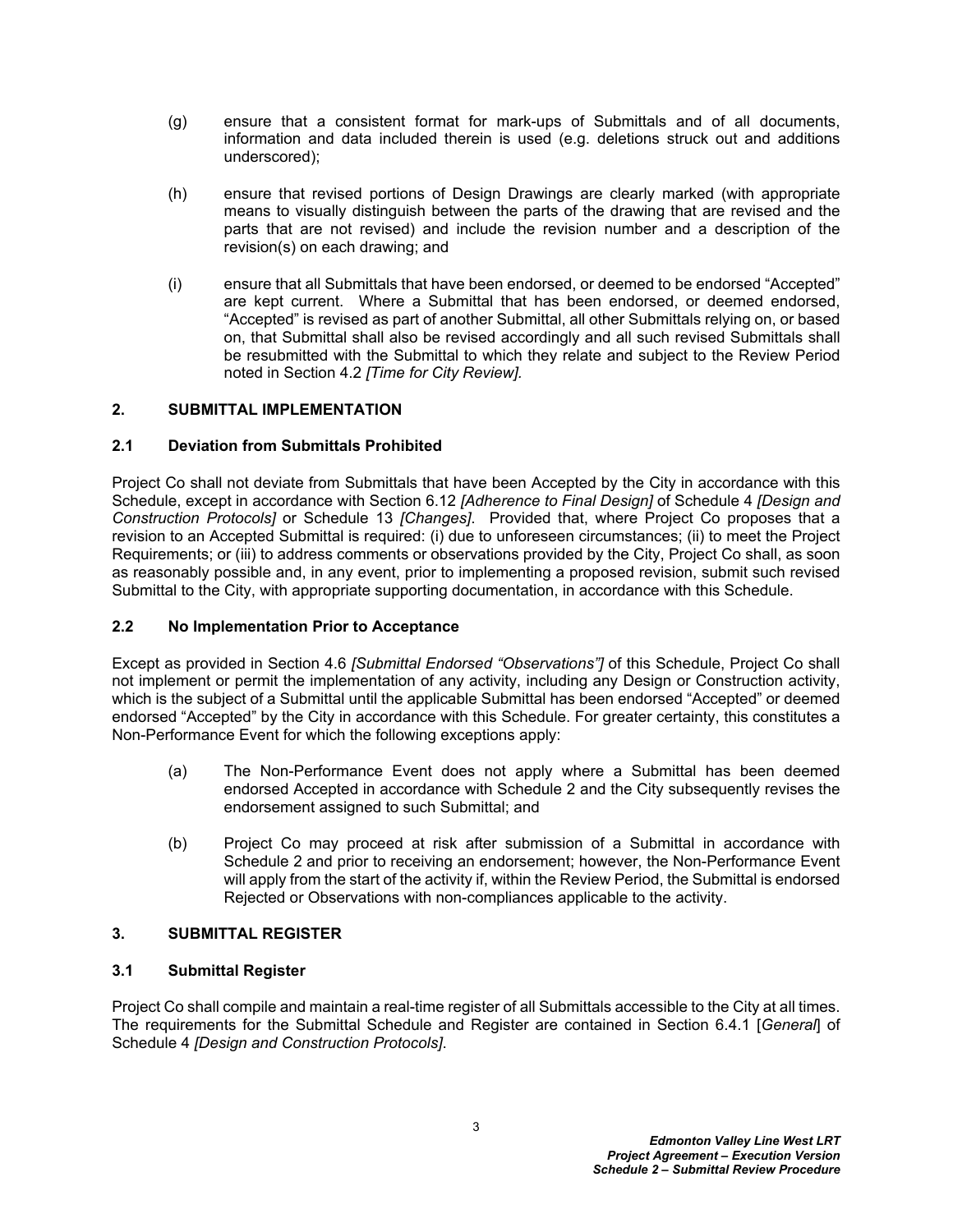#### <span id="page-5-0"></span>**3.2 Submittal Tracking**

Project Co shall develop and implement a comprehensive document classification and naming framework for the identification and categorization of Submittals and the documents, information and data contained therein. The document classification and naming framework shall:

- (a) be consistent with the City's Asset Classification and Numbering System and Work Breakdown Structure, or as otherwise acceptable to the City;
- (b) be acceptable to the City, acting reasonably; and
- (c) classify Submittals and the documents, information and data contained therein into logical categories aligned to the Work Breakdown Structure and which permit the Parties to easily:
	- $(i)$  identify the nature and scope of all documents, information and data;
	- (ii) identify and distribute the documents, information and data to the appropriate disciplines for review; and
	- (iii) file, store and retrieve the documents, information and data.

#### <span id="page-5-1"></span>**3.3 Submittal Due Dates**

Where a Submittal made pursuant to any of Schedule 4 [*Design and Construction Protocols*], Schedule 5 [*D&C Performance Requirements*] and Schedule 12 [*Communications and Engagement*] is required to be submitted by a specified due date, Project Co may propose alternate dates in the Submittal Schedule and Register. Such revised Submittal dates, if Accepted by the City by way of endorsement of the latest Submittal Schedule and Register in accordance with Schedule 2, shall become the updated due date for the respective Submittal.

#### <span id="page-5-2"></span>**4. REVIEW PROCEDURE**

# <span id="page-5-3"></span>**4.1 The City's Review Resources**

The City's Representative may, in reviewing any Submittal, refer such Submittal to, or seek input from, the Operator, the City or any City Person and any review, consideration, decision, belief, opinion or determination referred to herein in relation to the City or the City's Representative may be that of the City's Representative or any such Person upon whose review, consideration, decision, belief, opinion or determination the City relies. The City may also, by written notice to Project Co from time to time, designate a City Person to whom any specific Submittal or class of Submittals is to be submitted by Project Co and Project Co shall comply with any such designation in making submissions under this Schedule. Where a Submittal is submitted in accordance with any such designation, Project Co shall provide the City's Representative with a copy of the Submittal cover sheet and the transmittal of the Submittal to the designated Person at the same time as the Submittal is delivered to that Person.

# <span id="page-5-4"></span>**4.2 Time for City Review**

- (a) Subject to Section [4.2\(b\)](#page-6-1) and Section [5.1](#page-10-1) *[Request for Further Information]* of this Schedule, the City shall, as soon as practicable, and in any event:
	- (i) within 15 Business Days from the date of receipt of the Submittal; or
	- (ii) if the Submittal relates to anything that is to be constructed within the Transportation Utility Corridor, then within 25 Business Days from the date of receipt of the Submittal; or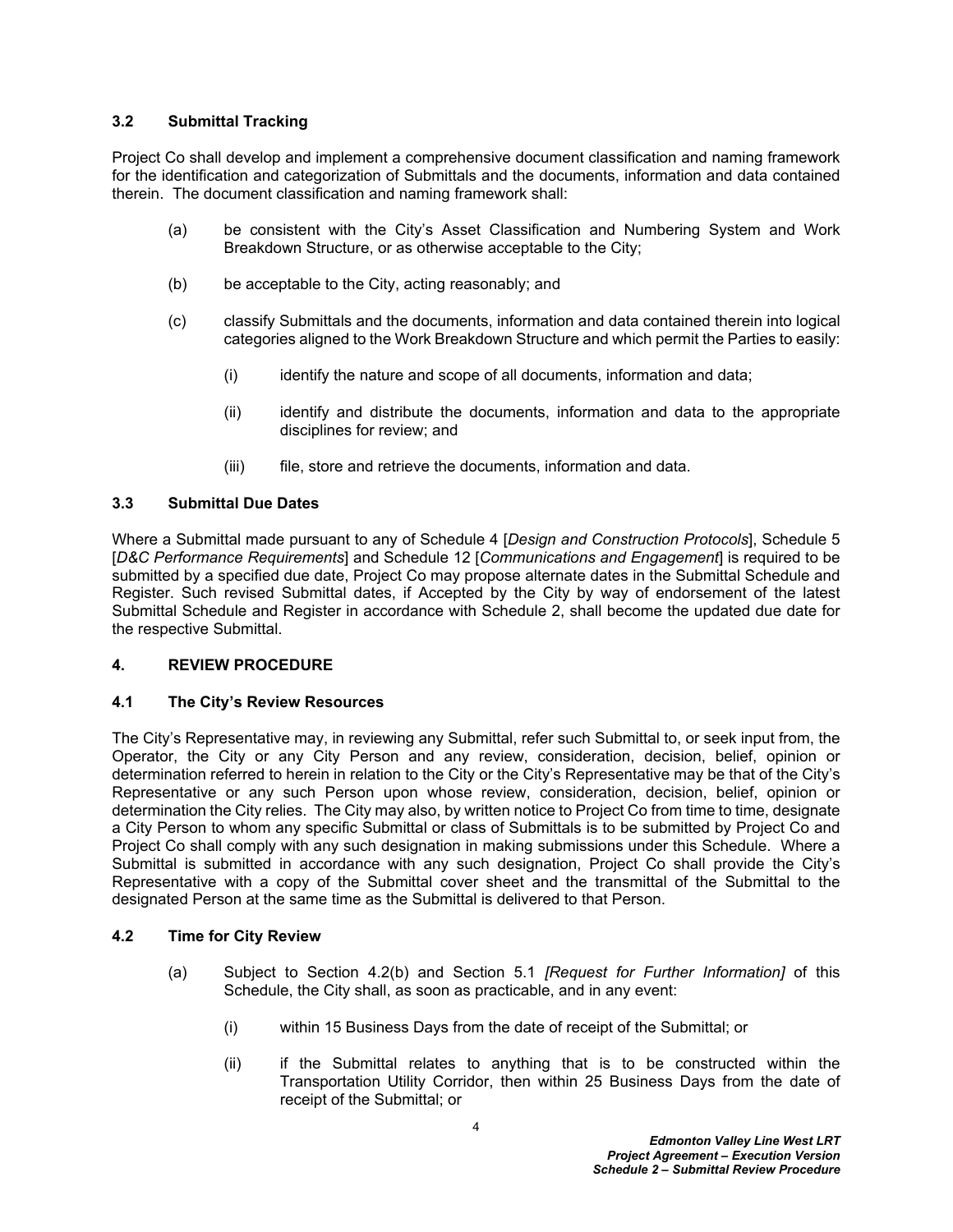within such longer period as may be specified in this Agreement or agreed by the Parties (each applicable period, the "**Review Period**"), return the relevant Submittal endorsed "Accepted" or (subject to Section [7](#page-11-0) *[City's Discretion; No Dispute]* of this Schedule or Section [8](#page-11-1) *[Grounds for Rejection and Observations]* of this Schedule, as applicable in each case) "Rejected" or "Observations". If the City fails to return a Submittal duly endorsed within the Review Period, as it may be extended by Section 4.2(b), 4.2(c) and/or Section 5.1 *[Request for Further Information]* of this Schedule, the applicable Submittal shall be deemed to have been endorsed "Accepted" and Project Co may proceed with implementation of the activities which are the subject matter of the Submittal.

- <span id="page-6-1"></span>(b) Project Co shall submit all Submittals in compliance with the most recent accepted Submittal Schedule and Register. If, at any time:
	- (i) Project Co submits an unusually large number (greater than 20% in excess of the number indicated on the latest accepted Submittal Schedule and Register) or one or more submittals is of greater volume than contemplated by the Submittal Schedule and Register; or
	- (ii) a Submittal was, or Submittals were, received for review more than 5 Business Days later or earlier than indicated in the Submittal Schedule and Register, such that the City cannot review the Submittal or Submittals within the time permitted in the Submittal Schedule and Register;

the City shall, within 5 Business Days of receipt of such Submittal or Submittals, provide Project Co with a reasonable estimate of the time necessary for processing such Submittal or Submittals and the Review Period shall be extended accordingly.

- (c) Project Co shall provide for a progressive and orderly flow of Submittals including Submittals relating to Design Data. For Submittals relating to Design Data, the Review Period will be extended for a Submittal if the Submittal relates to a WBS Discipline which has been submitted and for which the Review Period has not expired. The Review Period for the new WBS Discipline Submittal will be extended by the number of days remaining in the Review Period for the immediately prior Submittal relating to that WBS Discipline. For example:
	- (i) If a Submittal (submitted for the first time) relating to the "Roads" WBS Discipline is submitted on Wednesday, June 3, 2020 and no other Submittals relating to the "Roads" WBS Discipline are under review, the Review Period shall end on Wednesday, June 24, 2020;
	- (ii) If a second Submittal (submitted for the first time) relating to the "Roads" WBS Discipline submitted on Monday, June 8, 2020, the Review Period shall end on Monday, July 13, 2020 (15 Business Days plus 12 Business Days (15 - 3 Business Days = 12) for a total Review Period of 27 Business Days);
	- (iii) If a third Submittal (submitted for the first time) relating to the "Roads" WBS Discipline is also submitted on Monday, June 8, 2020, the Review Period shall end on Friday, August 7, 2020 (15 Business Days plus 27 Business Days (27 – 0 Business Days) = 42 Business Days).

#### <span id="page-6-0"></span>**4.3 Submittal Endorsement Commenting**

The City may include informational comments with all endorsements for Project Co's consideration. Project Co may, but is not required to, incorporate changes addressing these comments into the applicable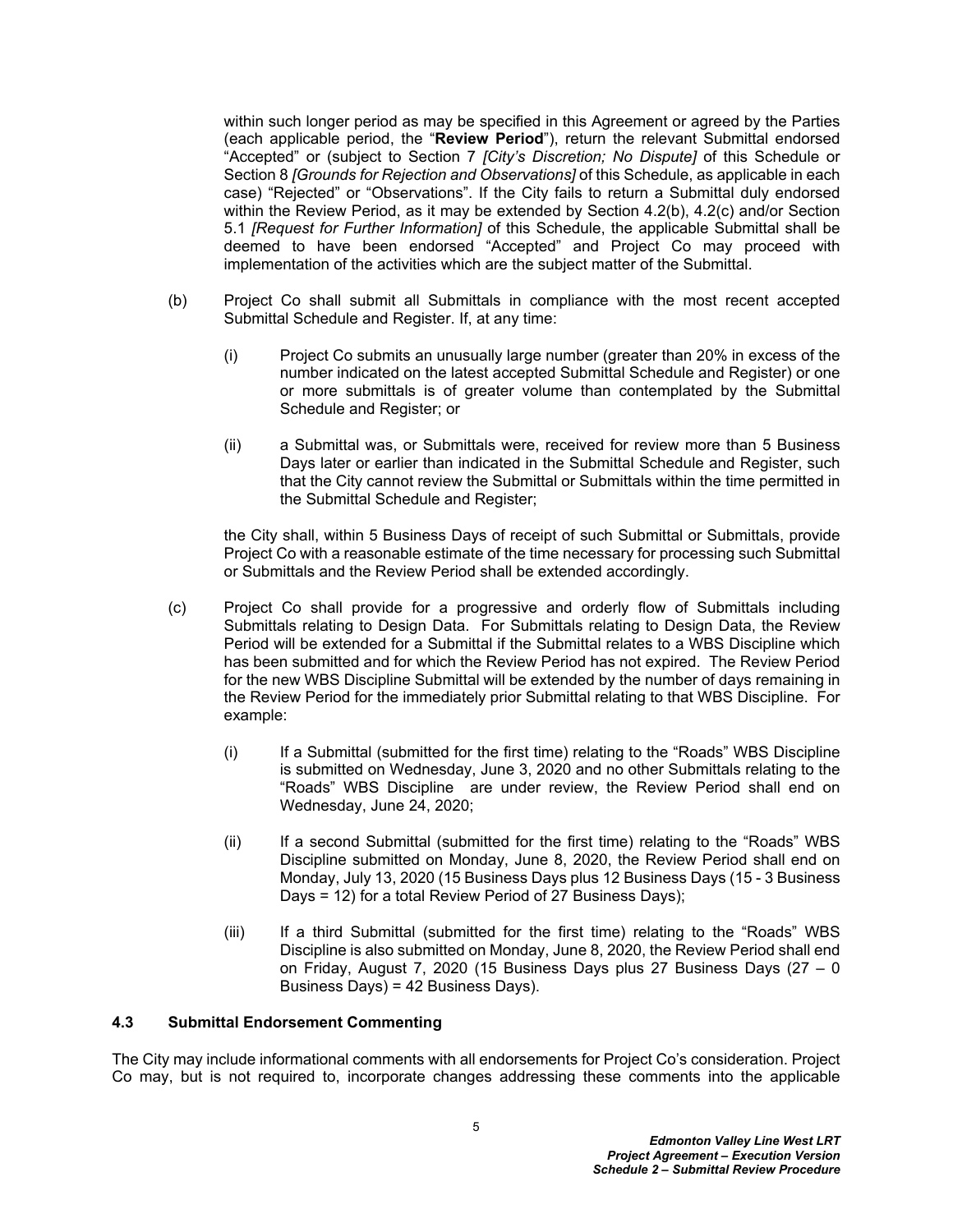documents provided, however, that Project Co shall, prior to Construction Completion, provide substantive written responses to all Submittal review informational comments.

# <span id="page-7-0"></span>**4.4 Submittal Endorsed "Accepted"**

The endorsement "Accepted" will be assigned to those Submittals that, in the opinion of the City, appear to generally conform to the applicable Project Requirements. Project Co may proceed with implementation of the activities which are the subject matter of a Submittal endorsed, or deemed endorsed, "Accepted".

#### <span id="page-7-1"></span>**4.5 Submittal Endorsed "Rejected"**

The endorsement "Rejected" will be assigned to those Submittals that, in the opinion of the City, contain significant deficiencies or do not generally conform to the applicable Project Requirements. Except with the prior written consent of the City, which consent may be granted or refused in the City's discretion, Project Co shall not implement any of the activities which are the subject matter of a Submittal endorsed "Rejected" and Project Co shall either:

- (a) revise and resubmit such Submittal, indicating how the Submittal has been revised to address each deficiency and non-conformance identified by the City; or
- (b) dispute the endorsement as provided in Section [6.1](#page-10-4) *[Disputed Endorsement]*.

Where Project Co revises and resubmits a Submittal endorsed "Rejected", the City will review the resubmitted Submittal in accordance with this Schedule, provided that the Review Period shall be 15 Business Days (or such other period as may be specified in, or permitted by, this Agreement) from the date of receipt and if the City does not return such resubmitted Submittal duly endorsed "Rejected" or "Observations" within such period, the applicable Submittal shall be deemed to have been endorsed "Accepted".

# <span id="page-7-2"></span>**4.6 Submittal Endorsed "Observations"**

The endorsement "Observations" will be assigned to those Submittals that, in the opinion of the City, appear to generally conform to the applicable Project Requirements, subject to correction of minor deficiencies identified by the City in its review comments.

Project Co shall correct all identified deficiencies and provide a revised copy of the applicable documents comprising such Submittals to the City prior to implementation of those activities to which the identified deficiencies relate. Project Co may proceed with implementation of activities which are the subject matter of a Submittal endorsed "Observations" to the extent such activities are not affected by the deficiencies noted in the City's review.

Where Project Co revises and resubmits a Submittal endorsed "Observations", the City will review the resubmitted Submittal in accordance with this Schedule, provided that the Review Period shall be 10 Business Days (or such other period as may be specified in, or permitted by, this Agreement) from the date of receipt and if the City does not return such resubmitted Submittal duly endorsed "Rejected" or "Observations" within such period, the applicable Submittal shall be deemed to have been endorsed "Accepted".

# <span id="page-7-3"></span>**4.7 Accepted**

A reference in this Agreement or other Project Document to the City having "accepted" a Submittal in relation to a particular matter means that such matter has been submitted in accordance with the provisions of this Schedule and the applicable Submittal has been endorsed (or deemed endorsed) "Accepted".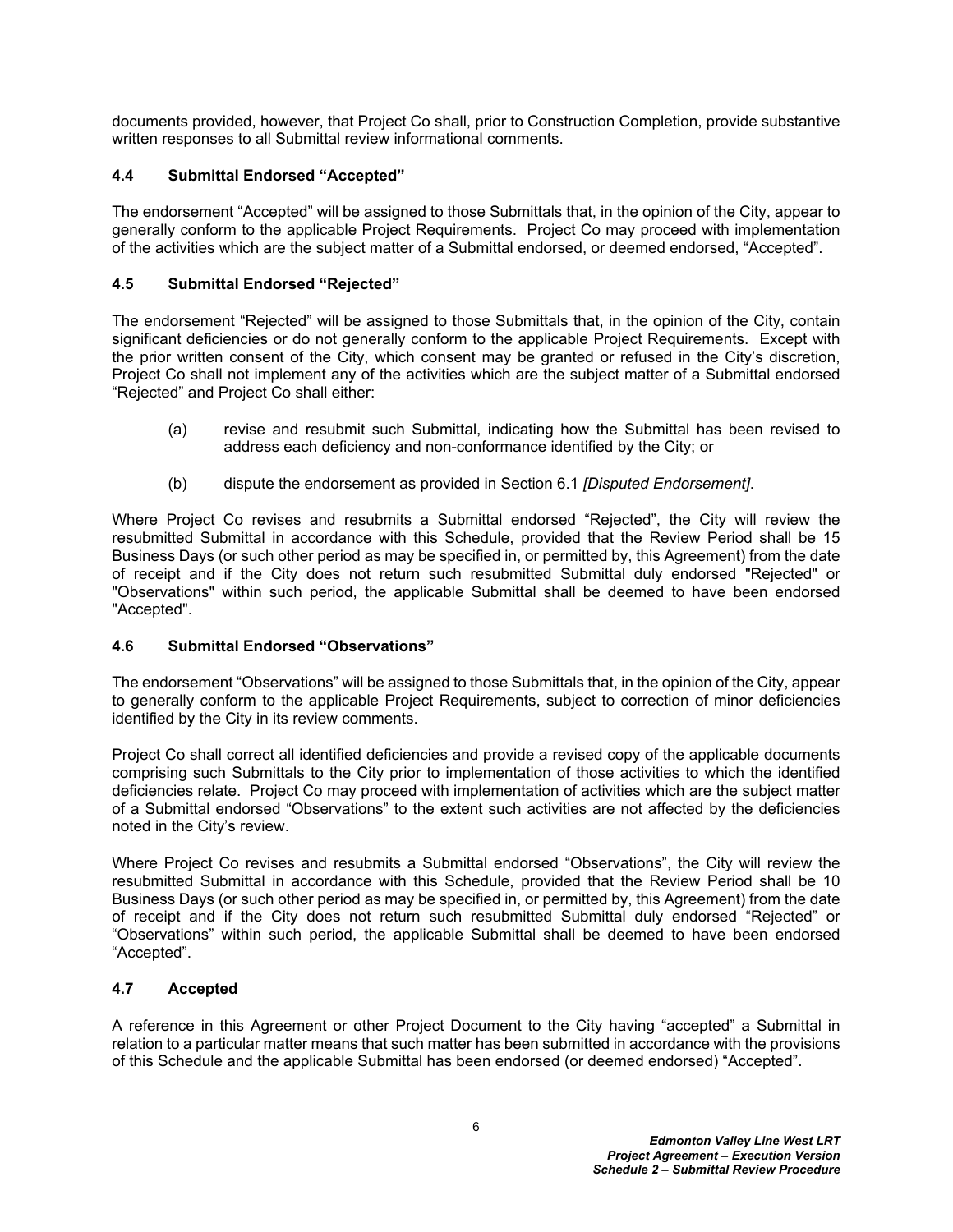#### <span id="page-8-0"></span>**4.8 City's Reasons for Endorsement**

Where the City endorses a Submittal "Rejected" or "Observations", the City will provide reasons for the endorsement, referencing particulars of the Section(s) of the Agreement that the Submittal or portion of the Submittal fails to satisfy and, if requested in writing by Project Co, the Parties will meet as soon as practicable and, in any event, within 10 Business Days of such request to discuss the reasons for the endorsement.

Where an individual Submittal is voluminous, the City at its discretion may elect to mark only the cover page or first sheet of the Submittal with the appropriate endorsement and return to Project Co the cover page or first page, together with individual pages or sheets on which comments or observations are made, along with an explanation of the status of all pages not returned to Project Co. Any pages not returned with such an explanation as to their status will be deemed to be endorsed "Accepted".

In lieu of returning a Submittal, the City may, by letter, notify Project Co of the endorsement assigned to a Submittal and, if such endorsement is "Rejected" or "Observations", the letter will contain comments in sufficient detail, including references to the applicable Section(s) of the Agreement that the Submittal or portion of the Submittal fails to satisfy.

#### <span id="page-8-1"></span>**4.9 Subsequent Discovery of Non-compliances**

If, at any time after a Submittal has been endorsed or deemed endorsed, including, without limitation, an endorsement or deemed endorsement of "Accepted" the City or Project Co discovers that a Submittal contains deficiencies or otherwise fails to conform to the requirements of this Agreement, the City or Project Co, as the case may be, will promptly notify the other Party of such deficiencies or non-conformances and the City may revise the endorsement assigned to such Submittal. If the Parties agree or it is determined in accordance with the Dispute Resolution Procedure that the revised endorsement is correct, Project Co shall promptly modify the applicable Submittal(s) and rectify or re-perform any non-conforming Project Work.

# <span id="page-8-2"></span>**4.10 Submittal Reviews – Record Of Comments and Observations (ROCO)**

A City endorsement may be accompanied by a form recording all comments and observations on the Submittal (a "**Record Of Comments and Observations Form (ROCO)**") for Submittals endorsed as "Accepted", "Observations", or "Rejected". The ROCO form will include the following information, at the discretion of the City:

- (a) Submittal date;
- (b) name and tracking number of Submittal;
- (c) Submittal references (to identify specific documents within Submittal package);
- (d) issues (e.g. deficiencies, non-conformances and comments), with each such issue separately provided with:
	- (i) unique issue ID;
	- (ii) page or drawing number reference to the specific document within the Submittal package (this may be "General" for issues that are not specific to any document);
	- (iii) reference to section of the Agreement from which the deficiency or nonconformance arises;
	- (iv) issue category classification: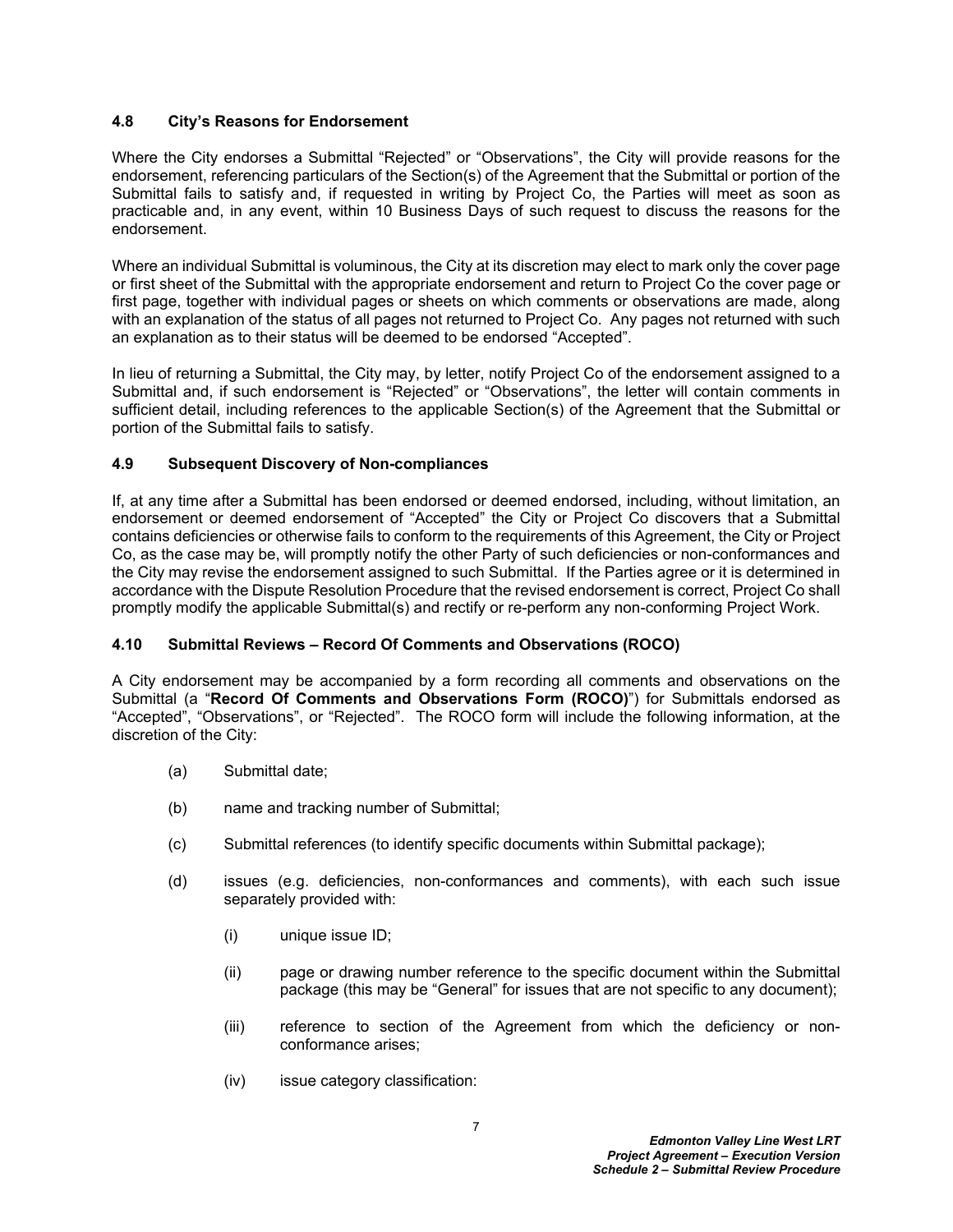- (A) CAT-1 issue is of a serious enough nature, in the opinion of the City, to warrant City's rejection of the Submittal;
- (B) CAT-2 issue is a non-conformance or other deficiency which must be resolved prior to Project Co proceeding with those activities to which the identified non-conformance or deficiency relates;
- (C) CAT-3 issue is a non-conformance or other deficiency which, at Project Co's discretion can either be:
	- (I) interpreted and treated as a CAT-2 issue, or
	- (II) resolved through Project Co's acceptance of accompanying City condition(s) for acceptance of future related Submittal(s), which in the opinion of the City, would allow the Submittal under review to generally conform to the applicable Project Requirements. Upon Project Co's confirmed acceptance of the condition(s), Project Co may immediately proceed with those activities to which the identified non-conformance or deficiency relates; or
- (D) CAT-4 issue is informational in nature and is provided for Project Co's consideration and response. Project Co may incorporate changes addressing these comments in a future resubmittal at its discretion, and if the City requests, an informative response documented in the ROCO form, for City's information;
- (v) initials of City reviewer;
- (vi) date of City reviewer comment;
- (vii) fields for Project Co response and proposed closure of the issue; and
- (viii) City issue closure status (identified as open or closed by the City) and date of latest status.

Project Co will provide any required responses in the ROCO form which must accompany the latest resubmission of the Submittal. Based on Project Co's responses on the ROCO form and the re-submitted Submittal, the City will respond with an updated ROCO form, including the closure status of all ROCO form issues. Project Co agrees to work diligently and cooperatively with the City to resolve and close all ROCO form issues prior to Construction Completion. Closure of all ROCO form issues to the City's reasonable satisfaction is a Condition Precedent to Construction Completion.

# <span id="page-9-0"></span>**4.11 Diligent Pursuit of Accepted Submittal**

Project Co shall work diligently to correct any deficiencies that are the cause of a Submittal whose status is "Observations" or "Rejected" and re-submit the Submittal for City endorsement. If a Submittal submitted for the first time is endorsed "Observations" or "Rejected" by the City or an endorsement in respect of a previously accepted Submittal changes to "Observations" or "Rejected", Project Co shall diligently work to re-submit the Submittal such that it achieves an endorsement status of "Accepted" within 365 days of the above noted "Observations" or "Rejected" status.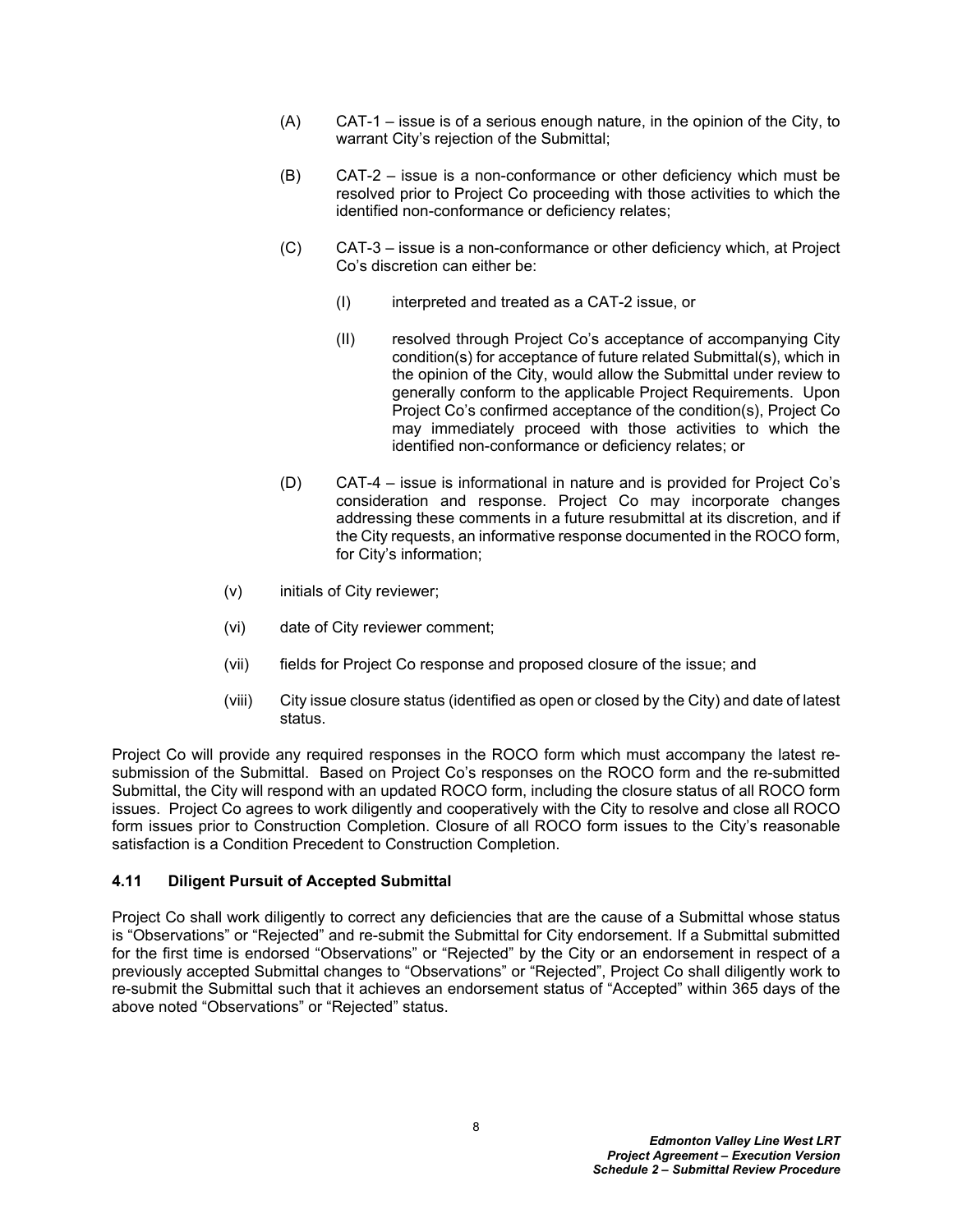# <span id="page-10-0"></span>**5. FURTHER INFORMATION**

#### <span id="page-10-1"></span>**5.1 Request for Further Information**

Where any further information, data or documents are required by the City to fully:

- (a) appreciate, understand or review a Submittal; or
- (b) understand the Submittal's implications or relationship to other components of the Project Work,

is not provided with the Submittal, the City may request in writing such further information, data or documents.

Where the City requests further information, data or documents in accordance with this Section:

- (c) Project Co shall, within 5 Business Days, submit such further or other information, data and documents and take such other steps as may be required to satisfy the City that the Submittal complies with the applicable Project Requirements;
- (d) the remainder of the applicable Review Period shall be postponed until such time as the City has received the requested information, data and/or documents, provided that the City shall, in its discretion, have up to 10 additional Business Days beyond the end of the postponed Review Period, to complete its review of a Submittal following receipt of all such requested further information, data and documents; and
- (e) failing to provide the information within the required timeframe may result in a "Rejected" endorsement at the City's discretion in accordance with Section [8\(e\)](#page-11-2).

# <span id="page-10-2"></span>**5.2 Submittal Meetings and Explanations**

At any time, the City may require Project Co, including Project Co's consultants, Sub-contractors, and any other relevant personnel, to meet with representatives of the City and any other City Persons to answer questions regarding a Submittal(s) or to explain to the City and the City Persons the intent of such Submittal(s), including in relation to any design and any associated documentation and in relation to Project Co's satisfaction of the requirements of this Agreement (including the applicable Project Requirements). Project Co shall, and shall cause its consultants, Sub-contractors, and any other relevant personnel to, attend all meetings requested by the City, in person or appropriate virtual means acceptable to the City, and answer all questions asked by the City in accordance with this Section.

# <span id="page-10-3"></span>**6. DISPUTES**

# <span id="page-10-4"></span>**6.1 Disputed Endorsement**

If Project Co disputes the endorsement issued by the City, or status of a ROCO form issue, in respect of a Submittal made under Section [4](#page-5-2) *[Review Procedure]* of this Schedule, Project Co shall, within 5 Business Days of receipt of such endorsement or status of a ROCO form issue, notify the City of the details of such disputed endorsement and shall submit the reasons why Project Co believes a different endorsement should be assigned, together with appropriate supporting documentation. If Project Co fails to provide notice and appropriate supporting documentation regarding a disputed endorsement within 5 Business Days, the original endorsement shall be deemed to have been accepted by Project Co.

The City will review the Submittal, Project Co's reasons and any supporting documentation and within 5 Business Days after receipt thereof will either confirm the original endorsement or notify Project Co of the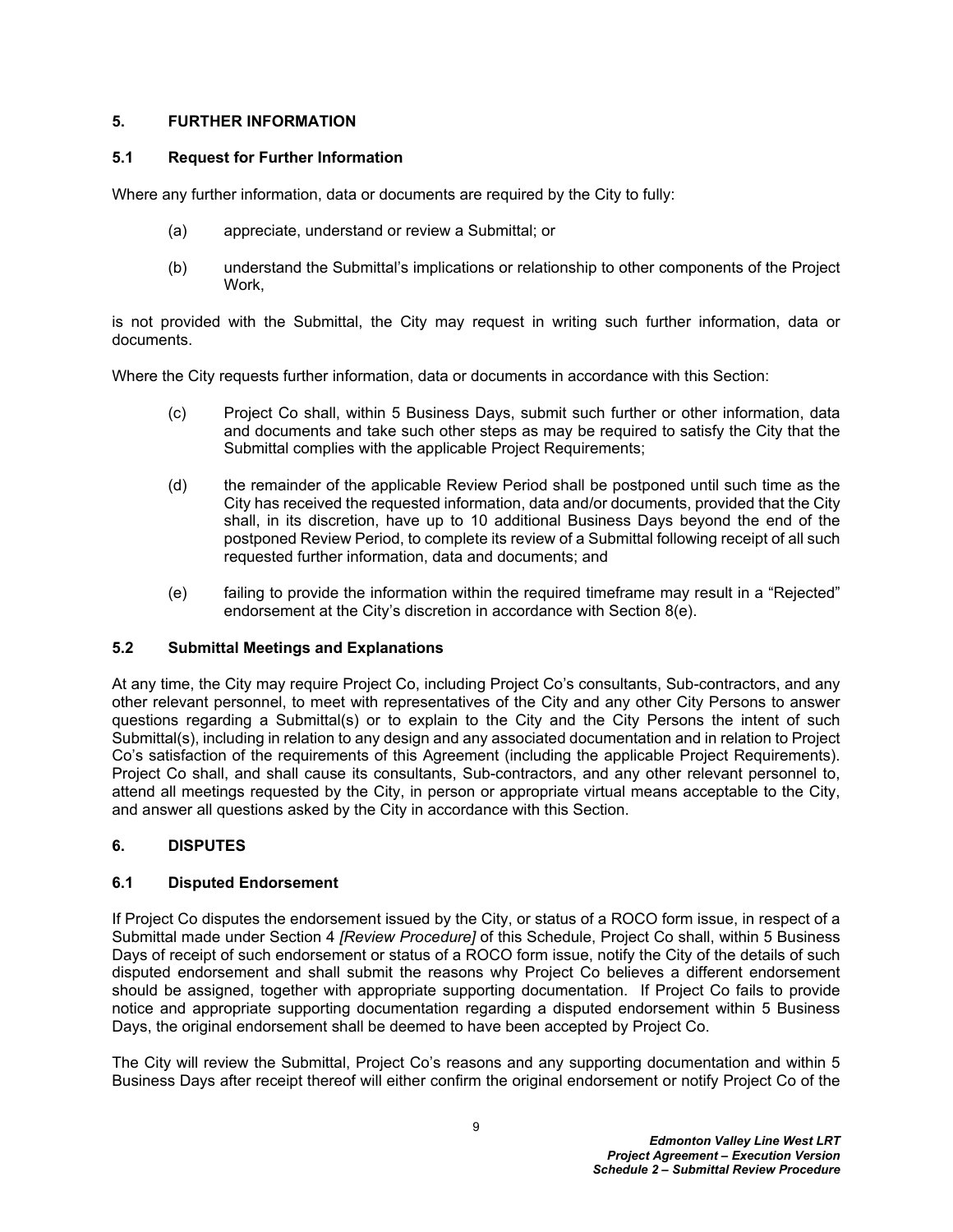revised endorsement. If the City fails to respond within the 5 Business Day period, the original endorsement shall be deemed to have been confirmed by the City.

Nothing in this Section will limit either Party's right to refer a Dispute to the Dispute Resolution Procedure.

# <span id="page-11-0"></span>**7. CITY'S DISCRETION; NO DISPUTE**

Where, pursuant to the terms of this Agreement or any other Project Document, the consideration of a Submittal is stated to be subject to the discretion of the City, or any City Person, the City may make comments in relation to or reject, as applicable, any such Submittal in its sole, absolute, unfettered and subjective discretion, with no requirement to act reasonably, and such decision shall not be subject to dispute pursuant to the Dispute Resolution Procedure. Where the City rejects a Submittal pursuant to this Section [7](#page-11-0) *[City's Discretion: No Dispute]*, the City shall provide feedback as to the basis for its rejection.

# <span id="page-11-1"></span>**8. GROUNDS FOR REJECTION AND OBSERVATIONS**

Subject to Section [7](#page-11-0) *[City's Discretion; No Dispute]* of this Schedule, the City may, acting reasonably, endorse "Observations" or "Rejected", as applicable, with respect to any Submittal on any of the following grounds:

- (a) the Submittal has not been prepared in accordance, or otherwise conflicts or is inconsistent, with the Project Requirements or the requirements of any other Project Document, or has been based on erroneous information or data;
- (b) the Submittal does not conform to the requirements of Section [1.2](#page-2-2) *[Submittal Requirements]* of this Schedule;
- (c) the Submittal is inconsistent, or conflicts, with the contents, requirements or procedures described in an earlier Submittal accepted by the City pursuant to this Schedule;
- (d) the Submittal has not been prepared in accordance, or otherwise conflicts or is inconsistent, with Good Industry Practice;
- <span id="page-11-2"></span>(e) Project Co has not provided all information, data and documents required in order to fully appreciate, understand or review the Submittal, including the Submittal's implications and relationship to other components of the Project Work, irrespective of whether such information, data or documents was the subject of a notice by the City in accordance with Section [5.2](#page-10-2) *[Submittal Meetings and Explanations]*; or
- (f) the proposed Submittal or the adoption of the proposed document or proposed course of action would, or might reasonably be expected to:
	- (i) conflict, or be inconsistent, with the statutory or public duties, functions or obligations of the City;
	- (ii) materially and adversely affect the ability of Project Co to perform its obligations under this Agreement or any other Project Document;
	- (iii) materially and adversely affect any right or obligation of the City under this Agreement or any other Project Document or the ability of the City to enforce any right or to perform any of its obligations under this Agreement or any other Project Document or the ability of the City or any other Governmental Authority to carry out any statutory or public duty, function or obligation;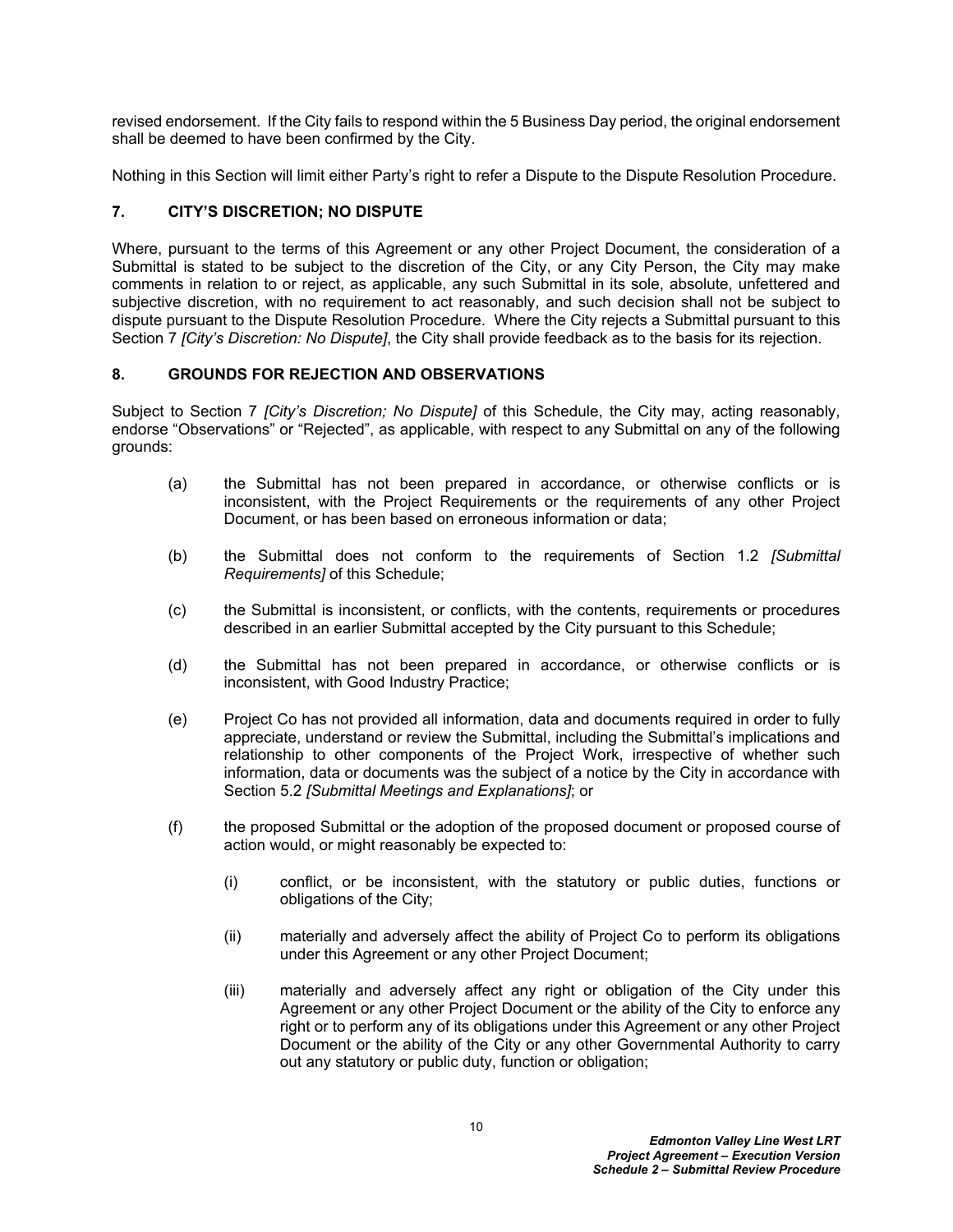- (iv) materially and adversely affect any right or obligation of the City under or with respect to any Project Contract; or
- $(v)$  give rise to a breach, or be in breach, of any Applicable Law;

and City's Representative shall always be entitled to endorse a Submittal with "Observations" or as "Rejected", as the case may be, on the foregoing grounds, notwithstanding any other provision in this Agreement or any other Project Document.

# <span id="page-12-0"></span>**9. REVIEW, APPROVAL, INSPECTION AND AUDIT BY THE CITY**

If any review, approval, inspection, examination, audit, testing, determination, acceptance, certificate, certification, permission, consent, comment or observation is provided, performed or made by or on behalf of the City under, pursuant to, or in respect of, this Agreement or any other Project Document, whether pursuant to this Schedule or otherwise, or if no comment or observation is made by or on behalf of the City pursuant to this Schedule or otherwise:

- (a) such review, approval, inspection, examination, audit, testing, determination, acceptance, certificate, certification, permission, consent, comment or observation, or lack of comment or observation, shall be for assessment by the City of general compliance by Project Co with its obligations under this Agreement or the other Project Documents only;
- (b) notwithstanding any other provisions of this Agreement, no such review, approval, inspection, examination, audit, testing, determination, acceptance, certificate, certification, permission, consent, comment or observation, or lack of comment or observation, now or in the future, and whether or not involving any negligent act or negligent omission or error on the part of the City or any City Person:
	- (i) shall relieve or exempt, or be deemed to relieve or exempt, Project Co or any Project Co Person from any of its obligations and liabilities under this Agreement or any other Project Document or at law or in equity;
	- (ii) shall constitute a waiver or release, or be deemed to be a waiver or release, by the City of any duty or liability owed by Project Co or any other Person to the City, or of any indemnity given by Project Co under this Agreement or any other Project Document;
	- (iii) shall create or impose, or be deemed to create or impose, any requirement, liability, covenant, agreement or obligation on the City; or
	- (iv) shall entitle, or be deemed to entitle, Project Co to make any Claim against the City for, or to recover from the City, any Losses, except as expressly provided otherwise in this Agreement; and
- (c) any decision so made by the City under this Schedule shall, once all applicable Disputes arising in respect thereof have been resolved in accordance with this Schedule, be final, subject only to being opened up, reviewed or revised by the City, in its discretion, if errors or further relevant facts are revealed after the decision has been made.

At the request of the City from time to time, Project Co shall obtain from the Key Individuals and any other Persons identified by the City, acting reasonably, prior to any such Party carrying out any part of the Project Work, waivers of liability substantially on the terms of this Section in favour of the City and applicable City Persons and in form and substance satisfactory to the City.